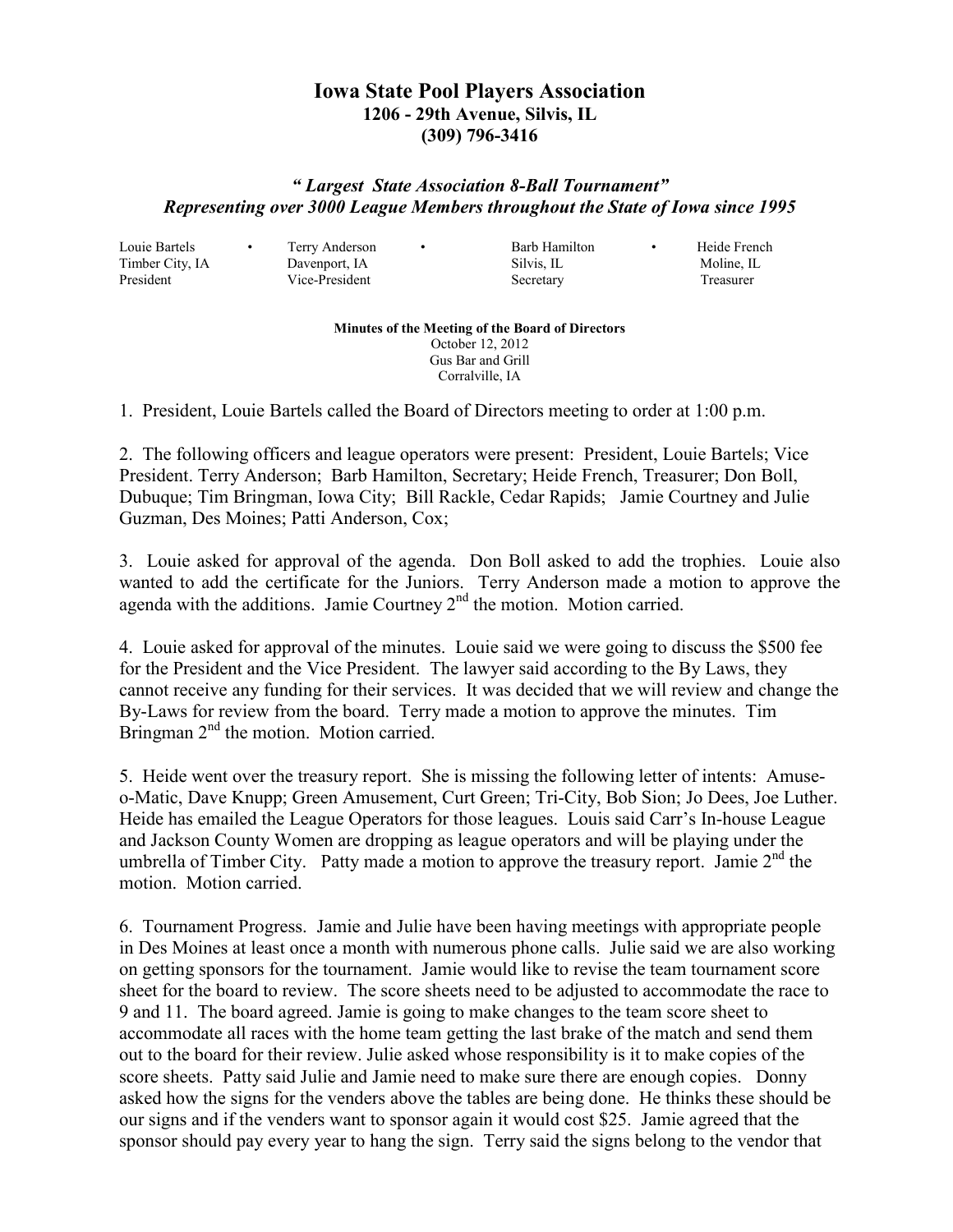paid for them. ISPA stored them. Terry would like all the sponsor signs from the Davenport sponsors so he can give them back to the sponsors. Julie will bring them to the next meeting. Julie and Jamie have inventory of items in the warehouse. Terry is going to review the list of inventory to ensure that everything is still needed.

7. Vendors. Jamie passed out a diagram of the tournament site and wanted the board's input on where to put the vendors. Tim asked how much did we charge for the spaces in Davenport and did we charge more for the bigger spaces. Terry said no, we charged them the same price, but the bigger vendors donated for our raffles. There was much discussion on where to put the vendors as there are different sized areas. Jamie is going to contact Franks Center to see if he is coming to our event. If he does come back we will give him the vendor space in the front. Diviney is listed as the sponsor of the Junior tournament (4 cues). The Iowa Sports Center needs a secure area. Jerrod will be in the 30 x 15 area. Diviney and Jacoby will be next to each other. Jamie was going to make some contacts and get the contracts out to the vendors for their spaces. Bill Rackle (photographs) will be approximately 30 feet away from the office. Patty is going to send Julie the information for Marie (massage lady) as she does want to come to Des Moines.

8. Trophies. Julie asked who is responsible for the trophies and plaques. Advance trophies will call Heide to get information needed for trophies (map). Advance trophies wants to charge for delivery of the trophies. Louie said he could pick them up and bring them to the tournament. Barb gave Julie the phone number of Advance trophies so she can contact them if she needs to. Julie and Jamie do not need to worry about the trophies. We need to make sure we have enough junior trophies. We need  $1<sup>st</sup>$  and  $2<sup>nd</sup>$  in 4 divisions.

9. Reclassification lists. Donny only has 2 requests. Barb is going to check to see if she has any more requests.

10. League Start Ups for Des Moines. Jamie said him and Julie are getting the word out to start up some new leagues within Des Moines. The deadline for new leagues is November 30, 2012. Jamie is going to monitor to make sure Heide gets the Letter of Intents within the time frame.

11. New Membership Director (Appoint someone to assist the new leagues). Jamie Courtney has been assigned to be the POC for new leagues. This will eliminate the confusion for the new league operators. There will be updated information also put out on the website for new league operators. Terry mentioned having something in writing for new league operators. Barb was going to check her files and send Julie what she has done in the past. This will be something we can also put out on the website.

12. In2pool Website. Jamie does not have a lot of confidence in getting what we need for the website from Kevin in a timely matter. Terry asked if there was a copy of the agreement with Kevin. Julie asked if she could pursue looking at having someone else oversee our website (Scott Yates). Julie said he may want an upfront cost. Bill said he has no problem with someone looking at the program, but he does not want to give an upfront cost. After much discussion on what the current system does not do (for example it does not handle scotch doubles) everyone agreed to have someone look at the program. Heide made a motion to have Julie check on a different provider with no upfront costs and what it would cost for them to maintain. Jamie Courtey  $2<sup>nd</sup>$  the motion. Motion passed.